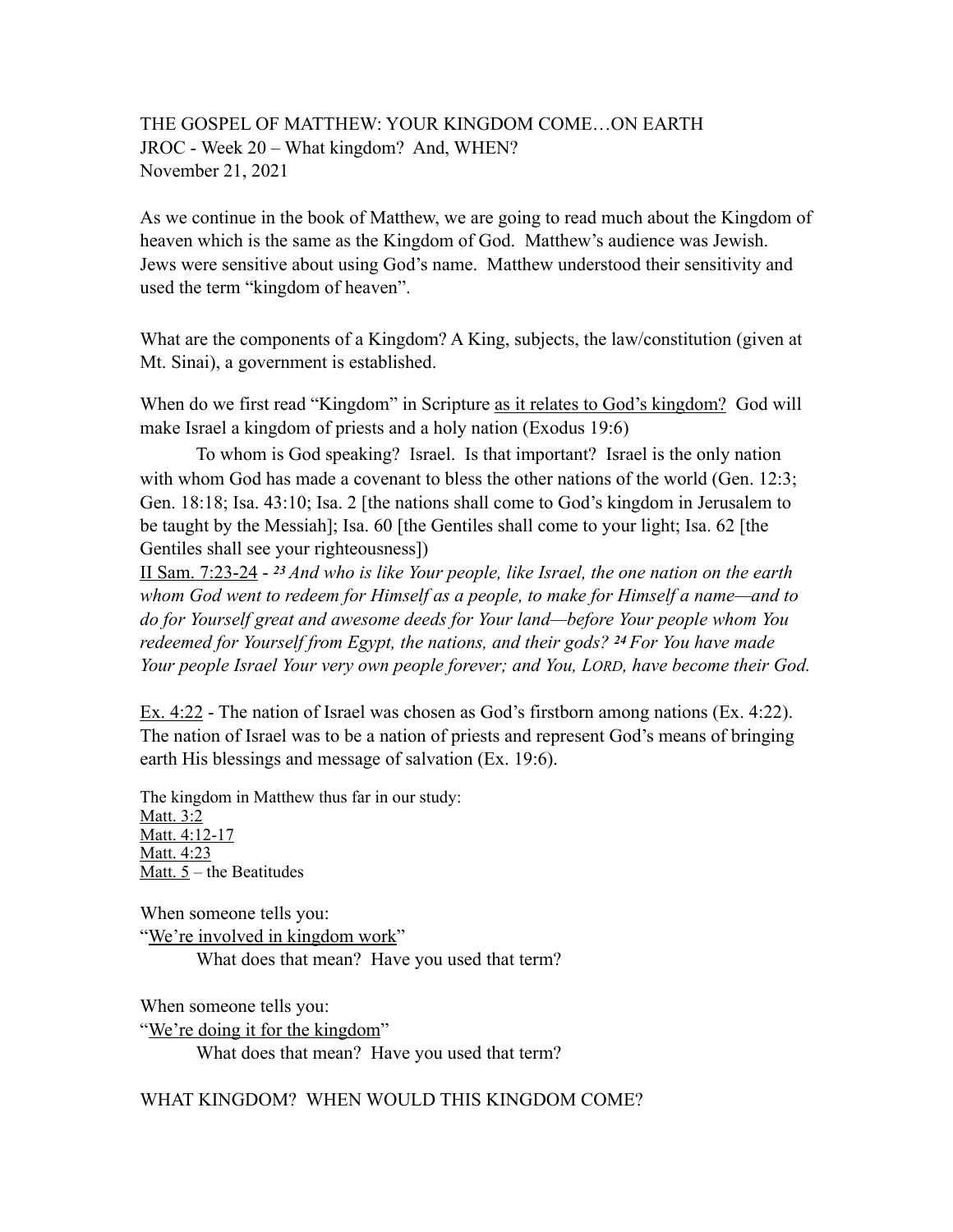Some say that we're building the kingdom now – which means the Church is building the kingdom now.

Many teach that the Church is tasked with Christianizing the world. Many understand this from Matt. 24:14 - *And this gospel of the kingdom will be preached in all the world as a witness to all the nations, and then the end will come.* 

Jesus is telling the disciples about the tribulation in Matt. 24. In the tribulation God will pour out His wrath upon non-believers. AND there will be EVANGELISM like never before: 144,000 (Rev. 7), the two witnesses (Rev. 11); three angels will be proclaiming (Rev. 14:6-11)

Do you know what "end times" looks like for the Church? Apostasy!!! The Church will not conquer the world! JESUS WILL! The world is influencing the Church!

I Tim. 4:1-3 - *Now the Spirit expressly says that in latter times some will depart from the faith, giving heed to deceiving spirits and doctrines of demons, <sup>2</sup> <i>speaking lies in hypocrisy, having their own conscience seared with a hot iron, 3 forbidding to marry, and commanding to abstain from foods which God created to be received with thanksgiving by those who believe and know the truth.*

II Tim. 4:1-5 - *I charge you therefore before God and the Lord Jesus Christ, who will judge the living and the dead at His appearing and His kingdom: 2 Preach the word! Be ready in season and out of season. Convince, rebuke, exhort, with all longsuffering and teaching. 3 For the time will come when they will not endure sound doctrine, but according to their own desires, because they have itching ears, they will heap up for themselves teachers; 4 and they will turn their ears away from the truth, and be turned aside to fables. 5 But you be watchful in all things, endure afflictions, do the work of an evangelist, fulfill your ministry.* 

Jesus told His disciples that the during the time of His departure, Christendom would be comprised of wheat and tares (wolves in sheeps clothing).

The Corinthian church was carnal.

The book of Jude addresses apostasy!

Let's compare two statements:

"The kingdom of heaven" is God's spiritual reign in the hearts and minds of His people that begins here on earth and takes us to heaven. It's Jesus as Lord and Savior Who reigns and rules in the hearts and minds of His people. It has both an internal (between an individual and God) and external (involving His Church) aspect.

"The account of Jesus and the kingdom He came to establish has deep roots in the soil of Israel's history. For centuries, the strip of land between the eastern side of the Mediterranean Sea and the western boundary of the Arabian Desert has been – and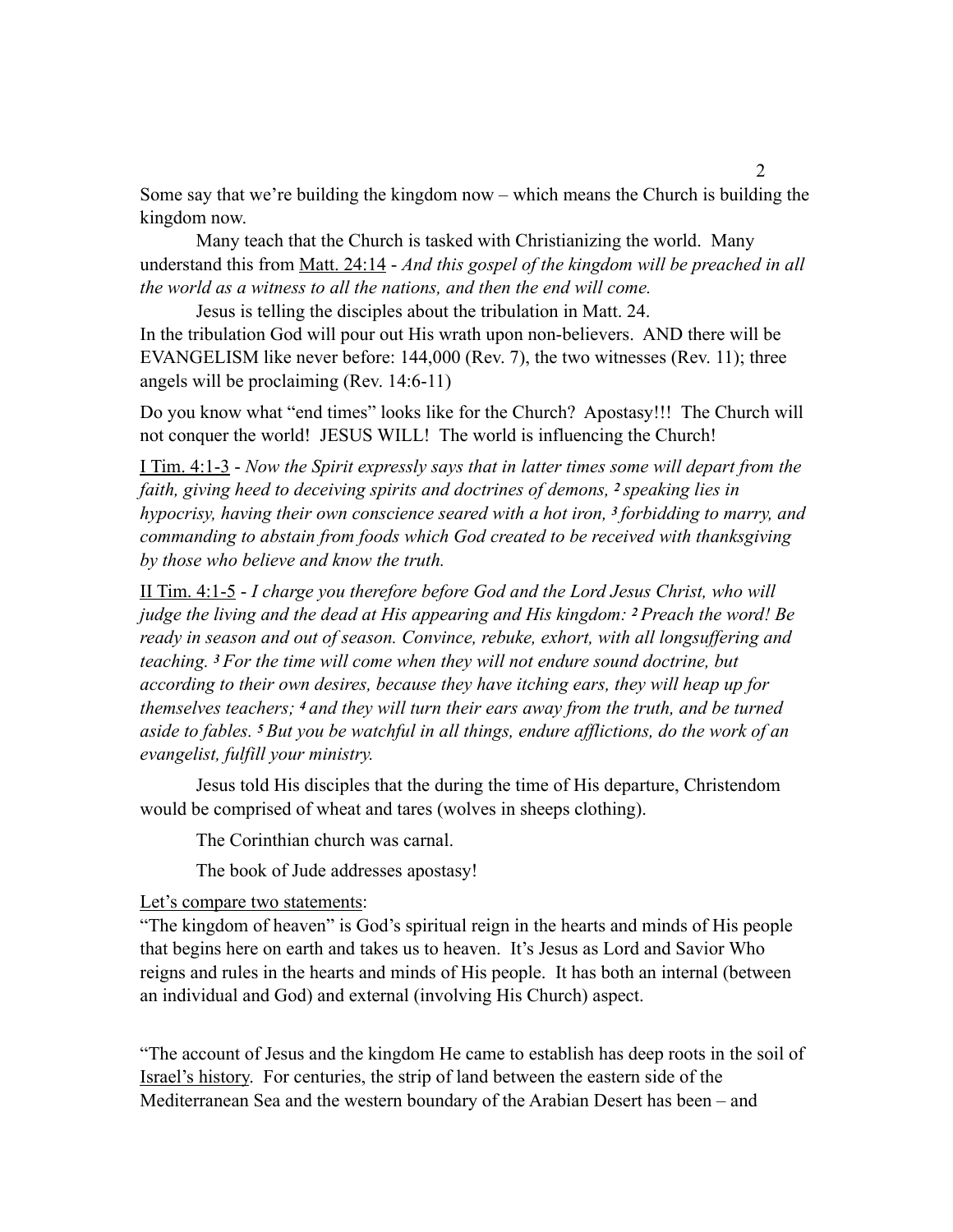continues to be – ground zero for ongoing conflict between good and evil. The conflict is – and will be cosmic (UNIVERSAL); the conflict is of VAST proportions). Therefore, it is no accident that Jesus was born there or that His destiny was so intricately intertwined with the future of Israel."

As we're studying Matthew we need to remember that Matthew's gospel is Jewish – he wrote to a Jewish audience.

3

The Gospel of Matthew is the perfect bridge between the OT and the NT.

 AND, Matthew has told us in his gospel MUCH about the kingdom of heaven/the Kingdom of God on earth in HARMONY with OT passages.

 The NT doesn't reinterpret what God promised Israel nor does the NT nix what God promised Israel. The NT doesn't replace or eliminate Israel.

Are these two different kingdoms? What's the difference?

Is the kingdom now? If so, why?

Is the kingdom in the future? If so, why?

We have been told by Jesus to pray, "Your Kingdom Come, Your will be done – on EARTH – as it is in heaven." Jesus told the disciples and the multitude that gathered to pray this WHILE He was in their midst. While He had come to offer Himself as King.

He told the disciples at their last Passover Seder together prior to the crucifixion, *I*  will not drink of this fruit of the vine from now on until that day when I drink it new with *you in My Father's kingdom* (Matt. 26:29).

Jesus had told the children of Israel during "passion week" - *O Jerusalem, Jerusalem, the one who kills the prophets and stones those who are sent to her! How often I wanted to gather your children together, as a hen gathers her chicks under her wings, but you were not willing!* (Israel hadn't, as a nation, yet repented) *<sup>38</sup>See! Your house is left to you desolate; 39 for I say to you, you shall see Me no more till you say, 'Blessed is He who comes in the name of the LORD!* 

Did He know something that they didn't? The Jewish people had already been told through the Prophet Hosea - *I will return again to My place* (Who came to earth and returned to heaven?) *Till they acknowledge their offense* (UNTIL "they" – the Jewish people as a nation – realize their sin/are sorry for their sin [Zech. 12:10])*. Then they will seek My face;*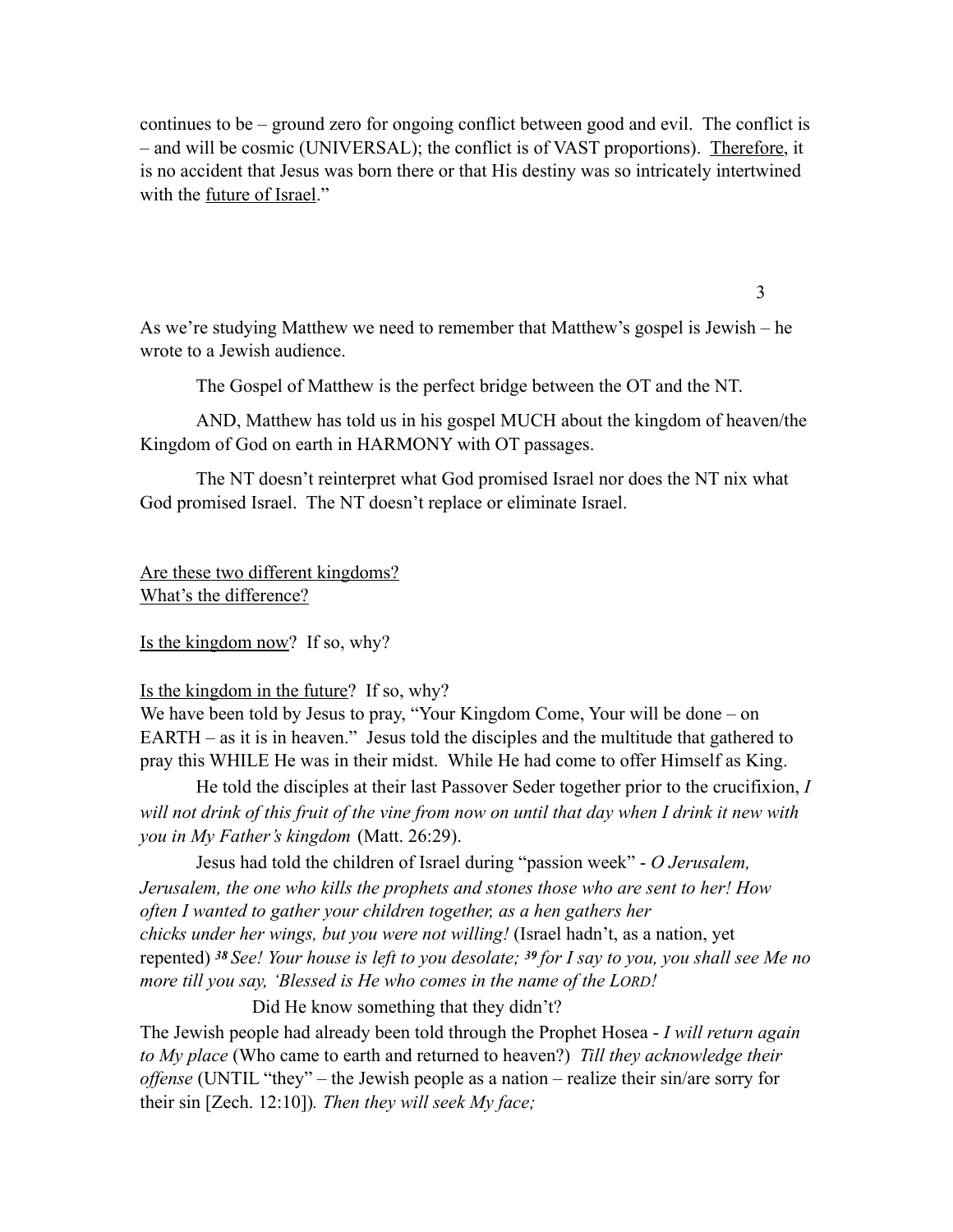*In their affliction they will earnestly seek Me.* AND then Matt. 23:39 is fulfilled – Jesus will return!

 He will fight in the campaign of Armageddon (Isa. 63) and then judge the nations (Matt. 25) and the kingdom of God will be established on earth.

Luke 19:11-19 - *Now as they heard these things, He spoke another parable, because He was near Jerusalem and because they thought the kingdom of God would appear immediately. 12 Therefore He said: "A certain nobleman went into a far country to receive for himself a kingdom and to return. 13 So he called ten of his servants, delivered to them ten minas, and said to them, 'Do business till I come.' 14 But his citizens hated him, and sent a delegation after him, saying, 'We will not have this man to reign over us.'* 

*<sup>15</sup>"And so it was that when he returned, having received the kingdom, he then commanded these servants, to whom he had given the money, to be called to him, that he might know how much every man had gained by trading. 16 Then came the first, saying,* 

*'Master, your mina has earned ten minas.' 17 And he said to him, 'Well done, good servant; because you were faithful in a very little, have authority over ten cities.' 18 And the second came, saying, 'Master, your mina has earned five minas.' 19 Likewise he said to him, 'You also be over five cities.'* 

4

This is why Jesus could declare following His triumphal entry into Jerusalem on "Lamb Selection Day"…

Luke 19:41-44 - *Now as He drew near, He saw the city and wept over it, 42 saying, "If you had known, even you, especially in this your day, the things that make for your peace! But now they are hidden from your eyes. 43 For days will come upon you when your enemies will build an embankment around you, surround you and close you in on every side, 44 and level you, and your children within you, to the ground; and they will not leave in you one stone upon another* (70 AD)*, because you did not know the time of your visitation."* (based on Daniel 9:24-27; Zech. 9:9; the Messianic miracles Jesus performed, His preaching to the Gentiles as well [Isa. 49:6]….)

Hosea 5:15 – He returned to His place in heaven where He sits at the right hand of God and NOT on the throne of David

Heb. 1:3 - …*who being the brightness of His glory and the express image of His person, and upholding all things by the word of His power, when He had by Himself purged our sins, sat down at the right hand of the Majesty on high,* Cross reference to find other verses re: Jesus at the right hand of God the Father at this time.

Isa. 2:2-4 – *Now it shall come to pass in the latter days*

*That the mountain of the LORD's house shall be established on the top of the mountains, and shall be exalted above the hills; and all nations shall flow to it. 3 Many people shall come and say, "Come, and let us go up to the mountain of the LORD, to the house of the God of Jacob; He will teach us His ways, and we shall walk in His paths." For out of*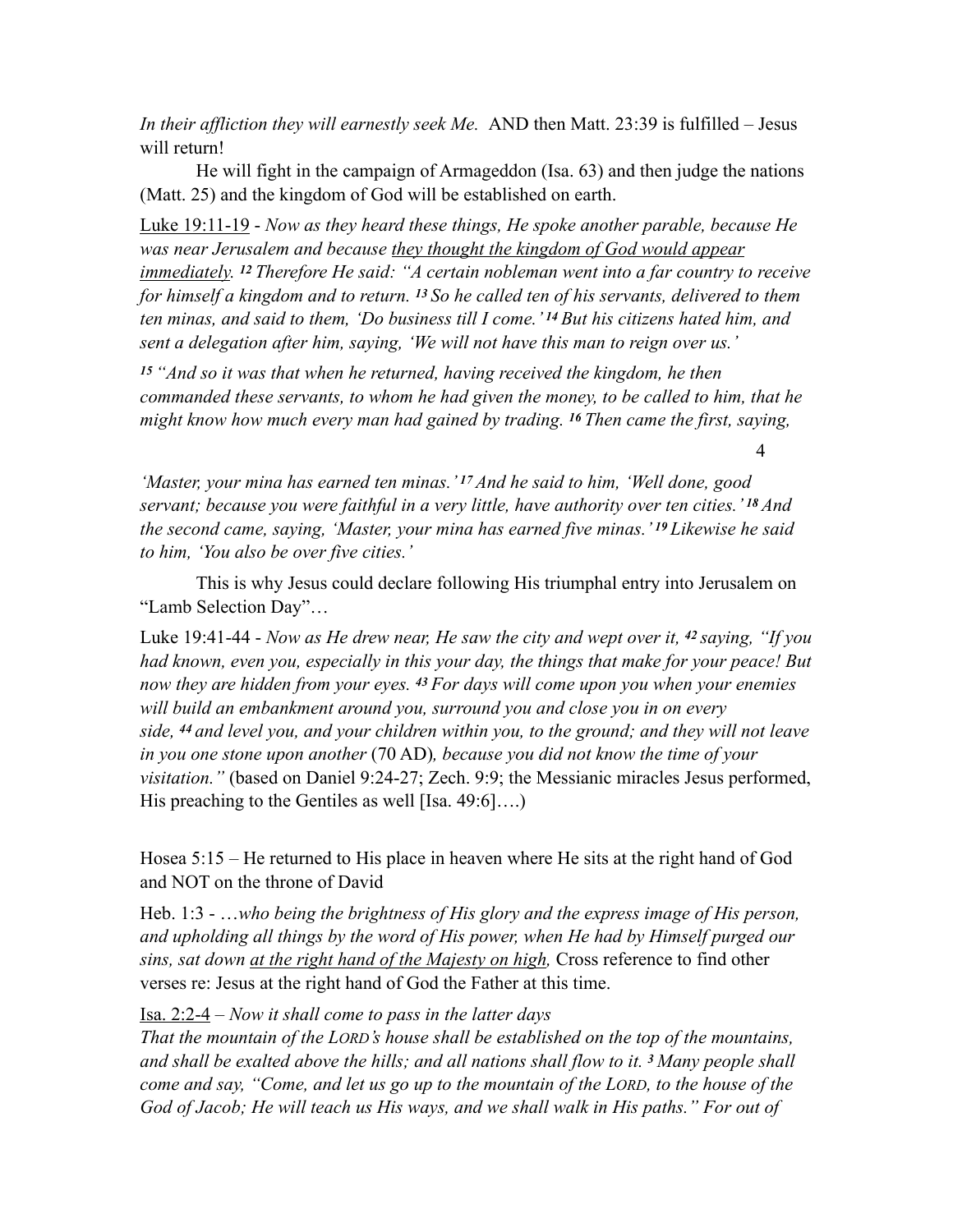*Zion shall go forth the law, and the word of the LORD from Jerusalem. 4 He shall judge between the nations, and rebuke many people; They shall beat their swords into plowshares, and their spears into pruning hooks* (knives)*; nation shall not lift up sword against nation,neither shall they learn war anymore.* Is this occurring currently?

How else is the Kingdom of God described in the Bible?

Luke 1:32-33 - *the Lord God will give Him the throne of His father David. 33 And He will reign over the house of Jacob forever, and of His kingdom there will be no end*."

Psa. 2:9 – Jesus will rule with a rod of iron (immediate justice).

Matt. 6:33 - We read of righteousness - *seek first the kingdom of God and His righteousness, and all these things shall be added to you.* 

<u>Isa. 2</u> – is this happening today? God's truth being taught to the nations?

Zech. 8:23 - *"Thus says the LORD of hosts: 'In those days ten men from every language of the nations shall grasp the sleeve of a Jewish man, saying, "Let us go with you, for we have heard that God is with you."* 

Isa. 11 – are these conditions existing now?

Rev. 20:1-3 - *Then I saw an angel coming down from heaven, having the key to the bottomless pit and a great chain in his hand. 2 He laid hold of the dragon, that serpent of old, who is the Devil and Satan, and bound him for a thousand years; 3 and he cast him* 

*into the bottomless pit, and shut him up, and set a seal on him, so that he should deceive the nations no more till the thousand years were finished*.

5

Where is Satan now? I Pet. 5:8 - *Be sober, be vigilant; because your adversary the devil walks about like a roaring lion, seeking whom he may devour.* 

The disciples didn't know Jesus came to die:

Matt. 16:21 - *From that time Jesus began to show to His disciples that He must go to Jerusalem, and suffer many things from the elders and chief priests and scribes, and be killed, and be raised the third day. 22 Then Peter took Him aside and began to rebuke Him, saying,]"Far be it from You, Lord; this shall not happen to You!" 23 But He turned and said to Peter, "Get behind Me, Satan! You are an offense to Me, for you are not mindful of the things of God, but the things of men.*"

The disciples didn't think Jesus was going away. They thought that He would manifest Himself as King.

Matt. 24:1-3 - *Then Jesus went out and departed from the temple, and His disciples came up to show Him the buildings of the temple. 2 And Jesus said to them, "Do you not see all these things? Assuredly, I say to you, not one stone shall be left here upon another, that shall not be thrown down." 3 Now as He sat on the Mount of Olives, the disciples came to*